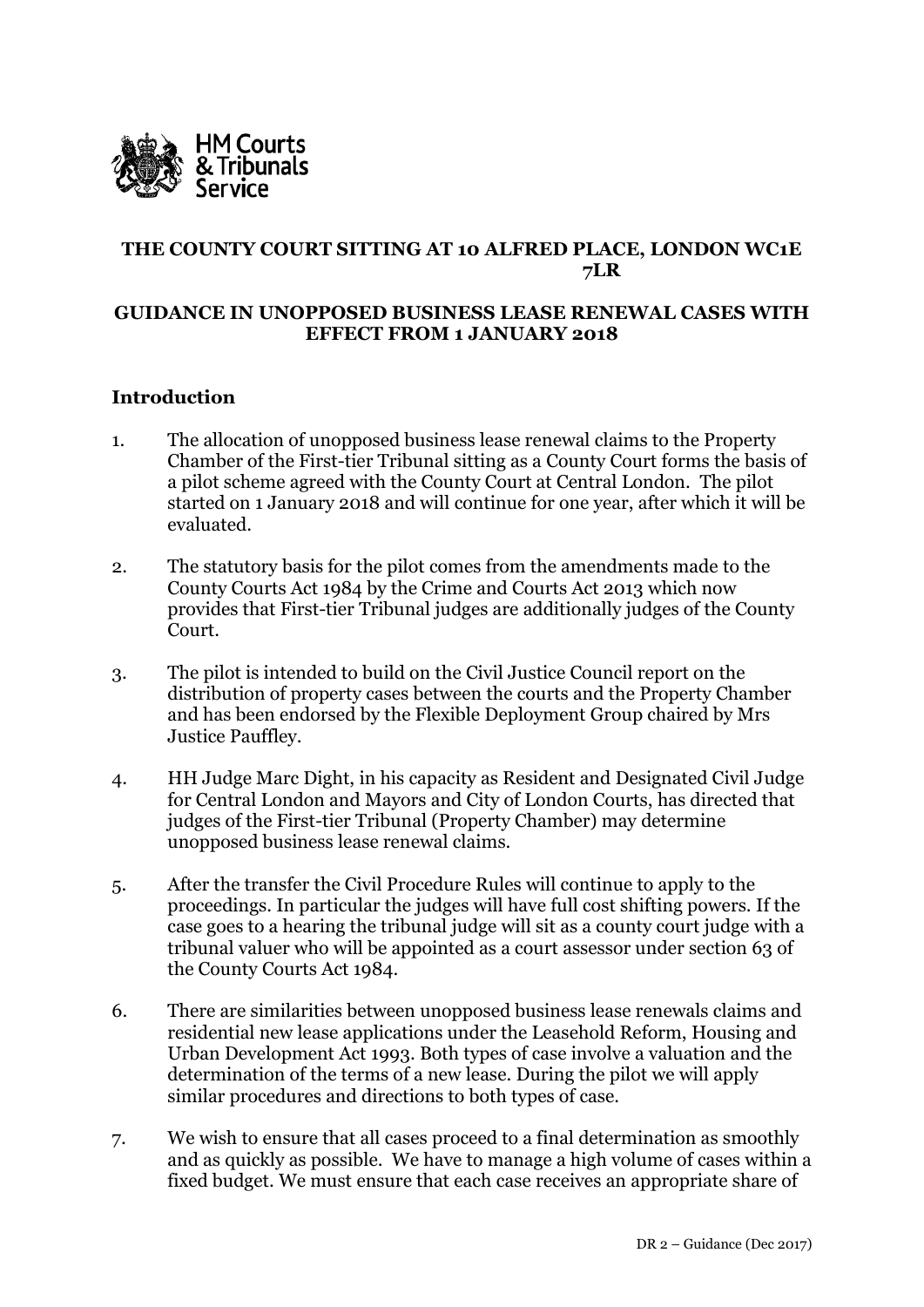our resources, whilst taking into account the need to allocate resources to other cases.

### **Deferment for PACT arbitration**

8. Where an acknowledgment of service has been filed by the Defendant, the parties will already have been given the opportunity to defer the issue of the enclosed directions for a period of three months to enable them to refer the dispute to Professional Arbitration on Court Terms ("PACT") or another recognised dispute resolution service. Save in exceptional circumstances we will not grant a deferment after the directions have been issued.

#### **Court fees**

9. For accounting purposes all fees must still be paid directly to the County Court at Central London **quoting the claim number and the parties**. The application fee will already have been paid. The hearing fee must be paid at least 14 days before the listed hearing date. The case officers at Alfred Place have access to the Court case management system and will check to ensure that the hearing fee has been paid. If the hearing fee is not paid a sanction may be imposed on the defaulting party.

#### **Directions**

- 10. The enclosed standard directions set out the steps to be taken by the parties to enable the case to be determined. It is imperative that you comply with the directions. In particular you should bear in mind the importance of identifying issues at an early stage and of disclosing documents to the other party. Early preparation can save time and avoid problems when the case is determined.
- 11. In most cases the parties will have instructed professional valuers who will be aware of their obligation to cooperate and to give disclosure of relevant comparables and other market evidence. A specific disclosure direction should be unnecessary. If however formal disclosure is required an appropriate request should be made as soon as possible. It must identify the documents to be disclosed and the reason for the request and must confirm that it has been copied to the other party. Generalised requests for speculative disclosure are unlikely to be granted.
- 12. In most cases each party will instruct its own valuer. We appreciate however that in some low value cases the parties may prefer to instruct an independent joint valuer and direction 7 of the full directions allows for that. Where the parties decide to instruct an independent joint valuer they must ensure that the expert report is available at least two weeks before the hearing date and that copies of the report are included in the document bundle in lieu of each parties' expert report.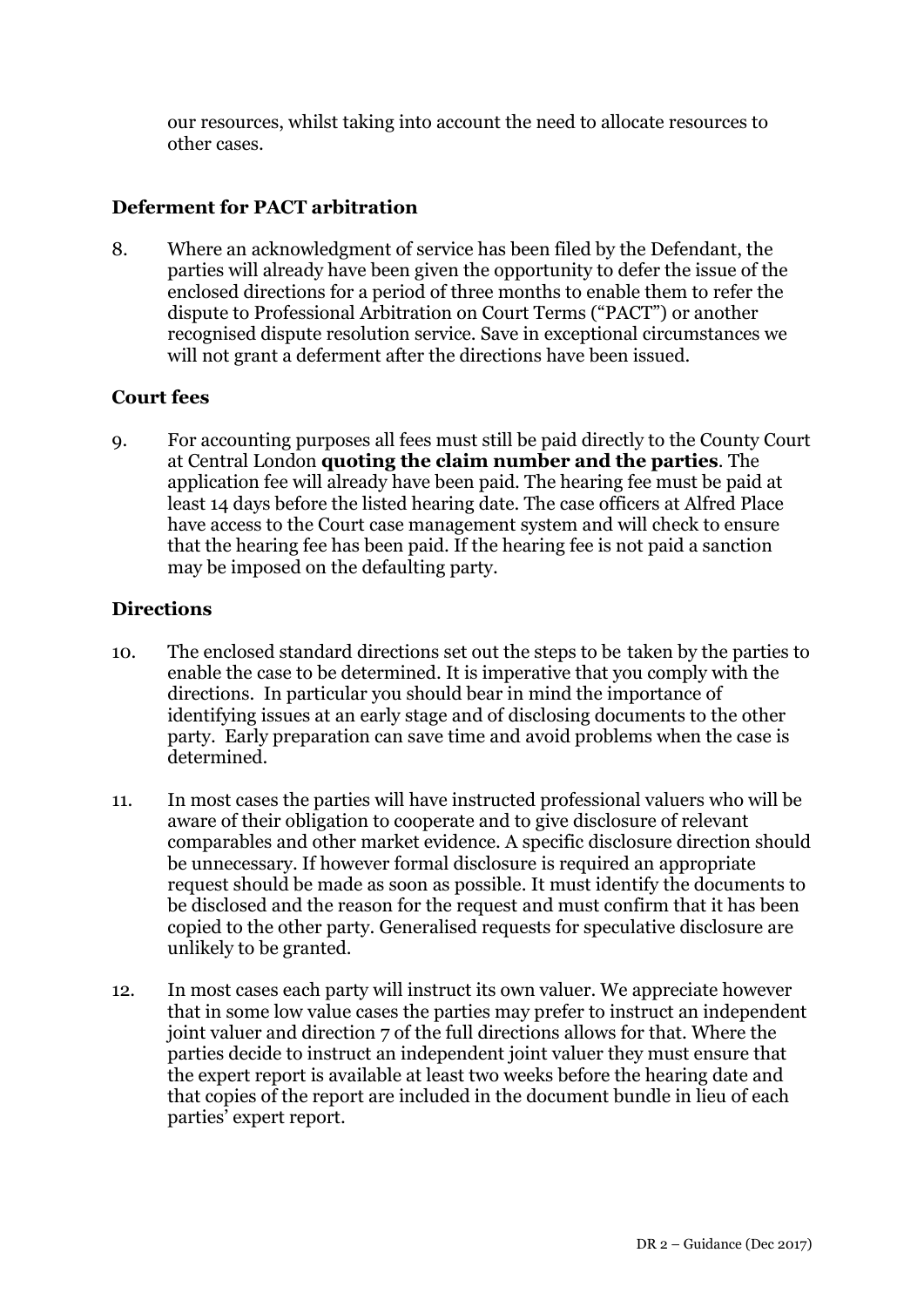13. Your attention is drawn to the notices at the end of the directions. A sanction may be imposed in the event of non-compliance. All correspondence to the court must confirm that it has been copied to the other party.

#### **Comparable transactions and expert reports**

- 14. Particulars of any comparable transactions included in the expert reports should contain the following details:
	- a) the address of the property
	- b) the age of the property
	- c) a brief description of the property and its construction
	- d) brief description of the amenities and the ancillary services
	- e) the agreed net floor areas, measured in accordance with the RICS Code of Measuring Practice
	- f) the nature of the comparable transaction (whether it is a new letting, a lease renewal or rent review)
	- g) the date of the Lease in question, the date specified for the commencement of the term and the length of the term
	- h) full details of all terms and conditions in the Lease which might have an effect upon rental value.
	- i) the rent review pattern or period
	- j) the names of the parties
	- k) the figure which has been agreed in the open market or upon rent review.
	- l) were the comparable is not within the personal knowledge of the expert an evidence sheet should be included signed by the party supplying the information and in whose knowledge the evidence lies
	- m) a statement by the expert introducing the evidence that, to the best of his/her knowledge and belief, there are no circumstances relevant to the weight to be given to the transaction as a comparable other than those particularised.

#### **Listing**

- 15. You must complete the enclosed listing questionnaire in full and return it during the period specified in the directions. Within ten days of the end of that period we will list the case for hearing on the basis of the available information. We will always endeavour to list for dates that are convenient for the parties' expert witnesses. However, we may not always be able to accommodate the parties' advocates and the parties should be prepared to instruct alternative advocates. We will give priority to listing those cases where the parties have complied with the directions. As many cases settle and are withdrawn at a late stage we list a large number of cases for hearing at the same time. As soon as your case has been listed we will write to you to confirm the hearing dates.
- 16. Any dates to avoid **must** be included in the listing questionnaire and in particular must **not** be provided on an attachment. If not included in the listing questionnaire they may not be taken into account. Any specific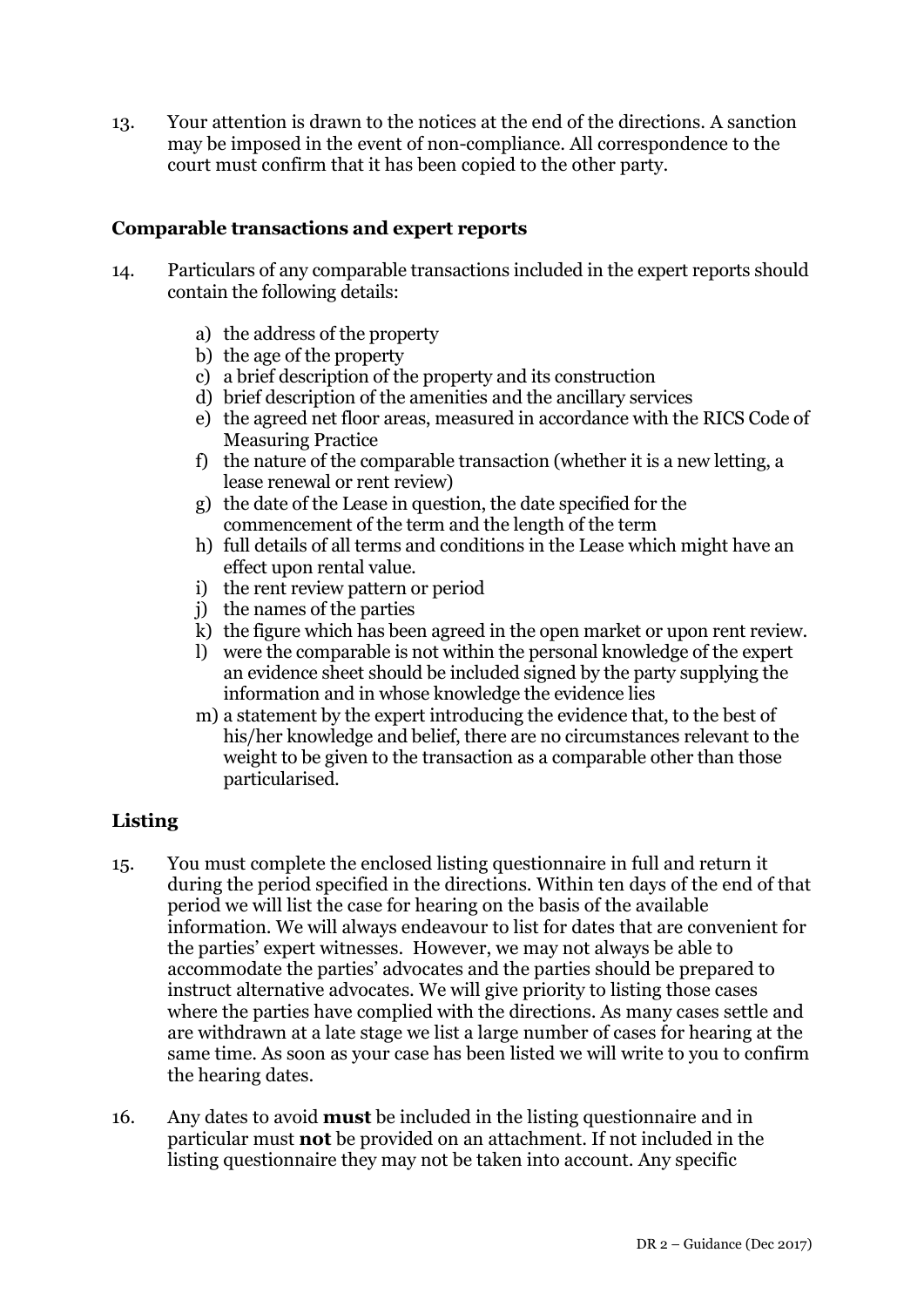representations relating to the listing of your case **must** also be included in the listing questionnaire.

- 17. If **all** parties provide their availability outside the hearing window we may list the case on the basis of the information provided.
- 18. If we are unable to list the case on the basis of the listing questionnaires we will issue a second supplementary listing questionnaire that **must** be completed and returned within one week. If we are still unable to list the case we will give notice of a listing hearing that will usually be on a Wednesday at 10.00 am. If you fail to attend the listing hearing the case will be listed for hearing in your absence and a postponement will only be granted in exceptional circumstances (see below).

# **Hearing**

19. Your case will be listed for hearing together with a number of other cases over a two day period: usually a Tuesday and Wednesday. The first hearing will start at 10.00 a.m. on the first of the two scheduled days. Other cases will be started as soon as there is a judge and assessor available to hear them. Priority may be given to parties that have complied with directions and have delivered their hearing bundles on time. We will endeavour to hear your case as soon as possible. If your case is not taken at 10.00 a.m. on the first of the two scheduled days, we will endeavour to provide you with a forecast later that morning of the estimated start time of your hearing.

### **Postponement applications**

- 20. In terms of our resources the cost of dealing with postponement applications has been wholly disproportionate. The parties will already have had a considerable period of time to agree terms. They will also have had the opportunity, by consent, to defer the issue of directions for a period of three months. The hearing is the final stage in a process that commenced with the issue of the section 25 notice or section 26 request. In such circumstances and having given the parties the opportunity to make representations on the listing of the case for hearing we are only likely to grant a postponement in exceptional circumstances.
- 21. All postponement applications **must** be made in writing to the case officer and copied to the other party. The application must include full supporting reasons for the postponement together with dates to avoid during the six weeks following the listed hearing dates. Applications will only be considered if this information is provided. The other party **must** respond in writing to both the case officer and the claimant and must also provide its dates to avoid during the six weeks following the listed hearing dates.
- 22. All postponement applications are considered either at a postponement hearing or at the start of the listed hearing. Postponement hearings are held on Wednesdays from 10.00 a.m. at Alfred Place.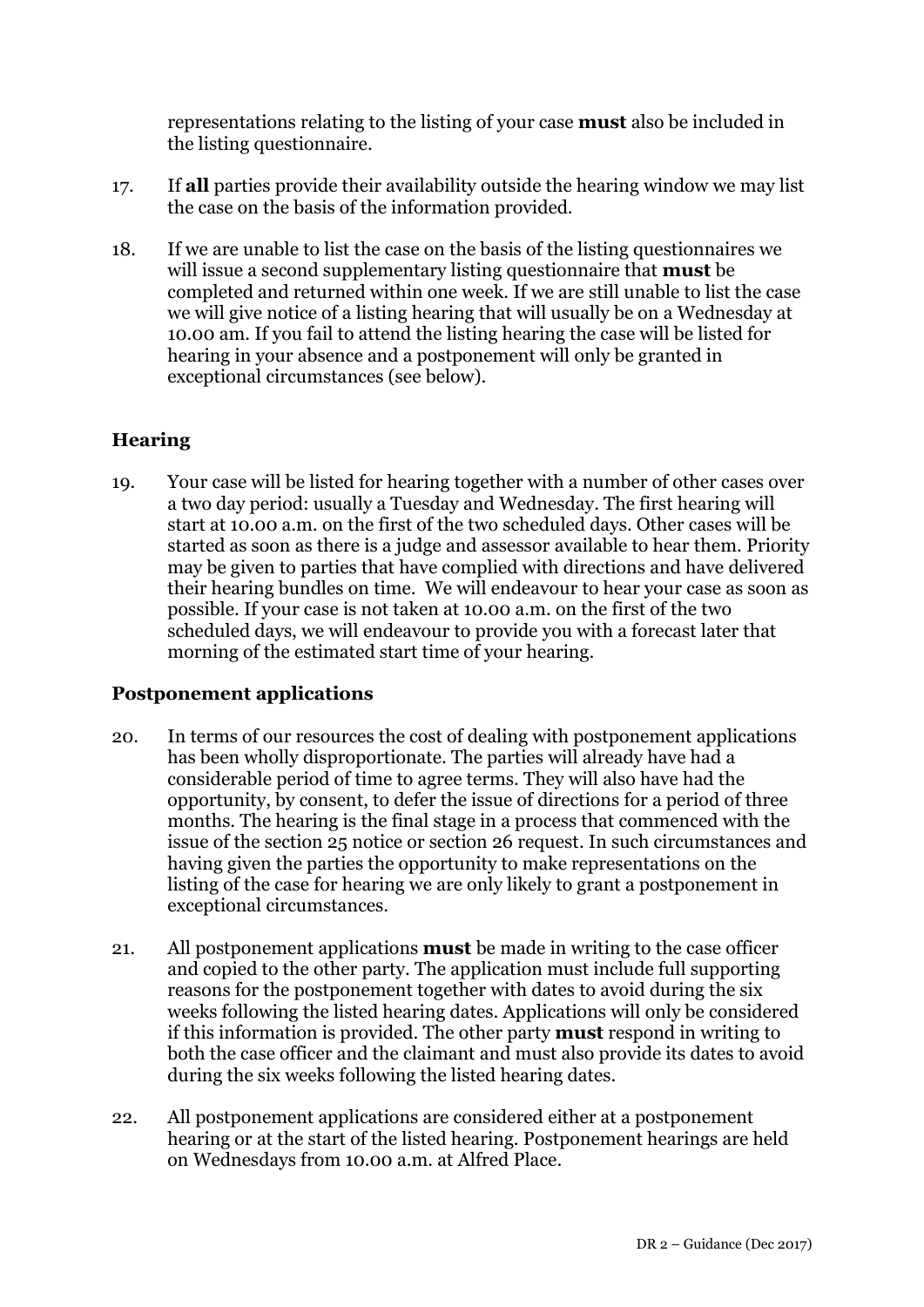- 23. If the case officer receives a postponement application at least nine days before the first day of the listed hearing it will be listed for a postponement hearing. The case officer will notify the parties of the date and time of the postponement hearing.
- 24. If made within eight days of the first day of the listed hearing the postponement application will be considered at the start of the listed hearing.
- 25. If not already supplied each party **must** send to both the case worker and the other party, in advance of either the postponement hearing or the listed hearing, their dates to avoid during the six weeks following the listed hearing.
- 26. If any of the parties fail to attend a postponement hearing the postponement application will be considered in their absence provided that all parties have provided their dates to avoid during the six weeks following the listed hearing.
- 27. If your postponement application is heard at the start of the listed hearing you must nevertheless be prepared to proceed with the hearing in the event of a postponement being refused.
- 28. If a postponement application is made on the grounds of ill health, it should be supported by a medical certificate, which will not be disclosed to the other parties without the patient's consent.
- 29. Postponements will rarely be granted simply because terms have almost been agreed or because the parties are still in negotiation. We retain discretion to refuse a postponement even when requested by both parties. By the listed hearing the parties will have had ample opportunity to negotiate a settlement. If any issues remain in dispute the hearing will usually proceed and the parties must be prepared to present their cases.
- 30. If a postponement is granted the case will be re-listed for hearing during the six weeks following the original listed hearing dates.

### **Terms agreed**

31. Generally listed hearings will only be vacated if a case is withdrawn. However we appreciate that there will be cases when terms are agreed at a late stage but there has been insufficient time to complete the grant of the new lease. We will vacate a listed hearing upon receipt from both parties of written confirmation that the rent and the terms of the new lease have been agreed and that the case will be withdrawn upon completion of the new lease.

### **File closure and destruction**

32. Our case files are closed after either a case is withdrawn or a decision is issued. We retain case files and a copy of any hearing bundle for six months after which time they are destroyed. Any subsequent enquiry relating to the case must be accompanied by copies of all relevant documents and if appropriate a hearing bundle.